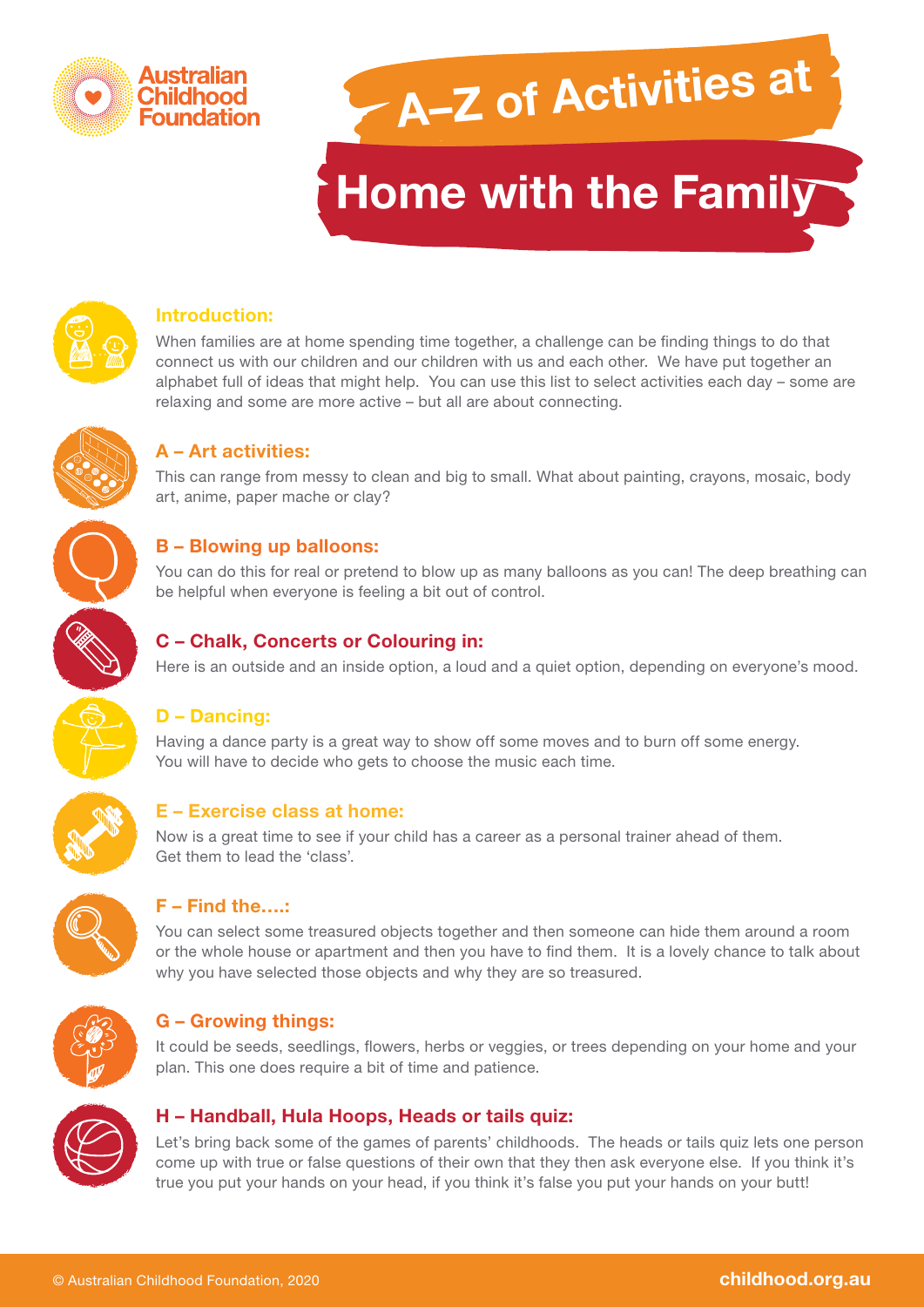





# **I – Imagination:**

The opportunities are endless for imagination games and activities. You can look for shapes in the clouds, make up stories about different rooms or objects in the house eg: What if the pantry comes to life at night?, where will we be in 10 years?.....



# **J – Juggling:**

Why not learn a new skill? Look for online tutorials and once you have all mastered the basics see if you can juggle between two (or three or four) balls or other objects.



# **K – Knitting:**

If juggling is not your thing, maybe knitting is. Maybe you can Facetime with someone who knows how to do it if it isn't your forte?



#### **L – Listening:**

There are lots of listening games to play, what about pass the message (sometimes called Chinese whispers), name that song or what animal is that? Or you could just listen to a meditation session, listen to the house, listen outside or whisper words and guess what they are.



#### **M – Making stories, Making music, Mandalas:**

Having a dance party is a great way to show off some moves and to burn off some energy. You will have to decide who gets to choose the music each time.



# **N – Night walk, Night spotting:**

If you can head out then it is always amazing to see what you can find in the dark – different animals, birds, the stars, the moon in all its phases. But if you can't go out for a walk then just looking and listening outside after the sun has gone down can be a special time together.



#### **O – Obstacle course:**

You can build this inside or outside and then see who can get the best time, who is the most precise (doesn't knock over or touch any obstacles) and who is most creative obstacle course creator.



#### **P – Paper planes, Pass the parcel:**

There are lots of activities that are not just for parties. Why not just have a party.... just because?



Your child (or each child in turn) can be the quiz master and create all the questions and answers. It is great to see that you might know lots about something that the rest of the family doesn't.